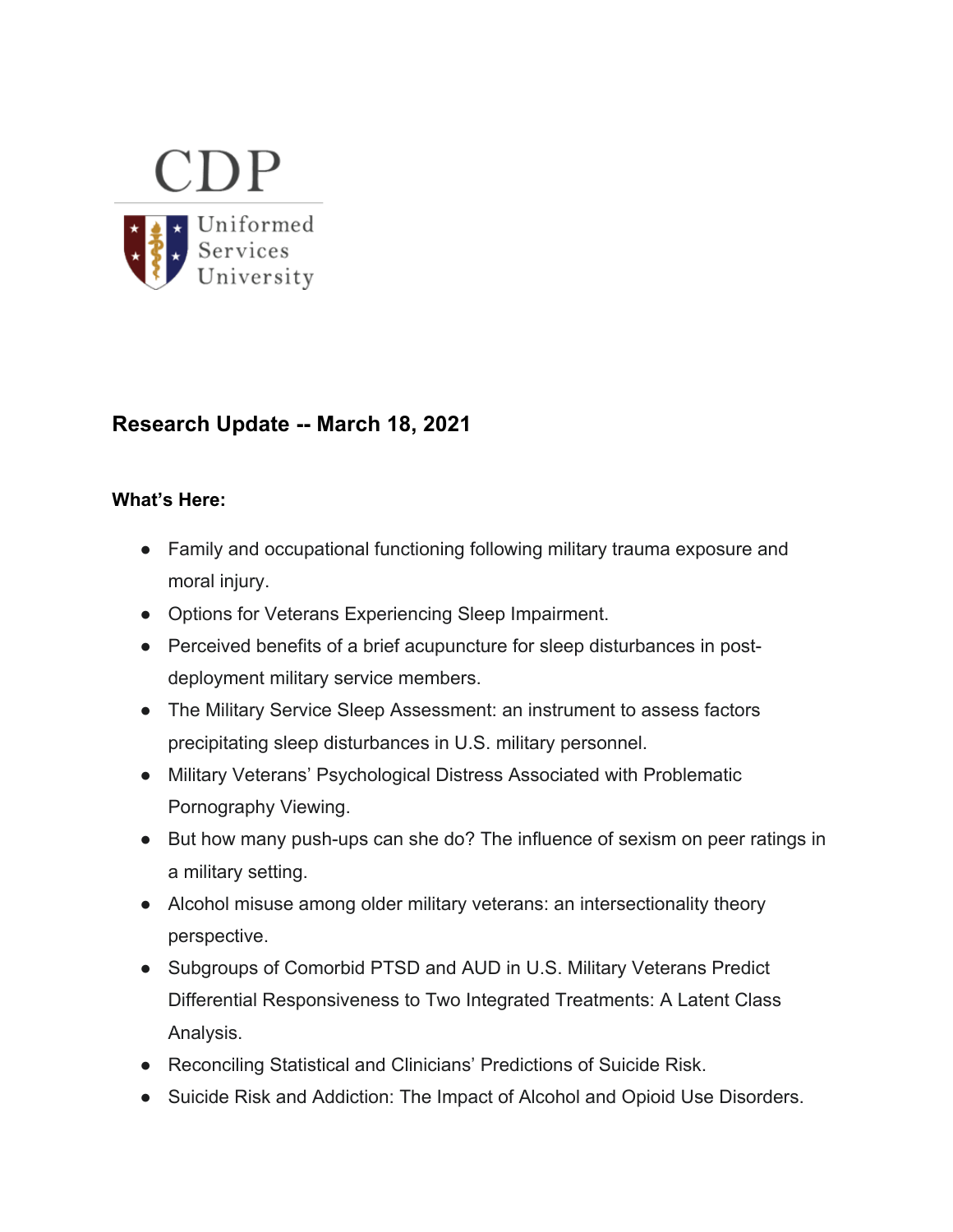- The short-term impact of 3 smoked cannabis preparations versus placebo on PTSD symptoms: A randomized cross-over clinical trial.
- Links of Interest
- Resource of the Week: Lessons Learned for Provisioning and Delivering U.S. Military Behavioral Health Care, 2003–2013 (RAND/commissioned by CDP)

-----

### https://doi.org/10.1136/bmjmilitary-2020-001770

# **Family and occupational functioning following military trauma exposure and moral injury.**

Williamson, V., Murphy, D., Stevelink, S. A., Jones, E., Allen, S., & Greenberg, N.

BMJ Military Health 2021 Mar 8;bmjmilitary-2020-001770

Introduction:

Evidence is growing regarding the impact of potentially morally injurious events (PMIEs) on mental health; yet how moral injury may affect an individual's occupational and familial functioning remains poorly understood.

### Method:

Thirty male veterans who reported exposure to either traumatic or morally injurious events and 15 clinicians were recruited for semi-structured qualitative interviews.

### Results:

While many veterans experienced psychological distress postevent, those who experienced PMIEs especially reported social withdrawal and engagement in aggressive, risk-taking behaviours. This was highly distressing for family members and created a tense, volatile home and workplace environment that was difficult for others to navigate. Following PMIEs, employment could be used as a cognitive avoidance strategy or as a means to atone for transgressive acts. In cases of moral injury, clinicians considered that targeted support for spouses and accessible guidance to help children to better understand how their military parent may be feeling would be beneficial.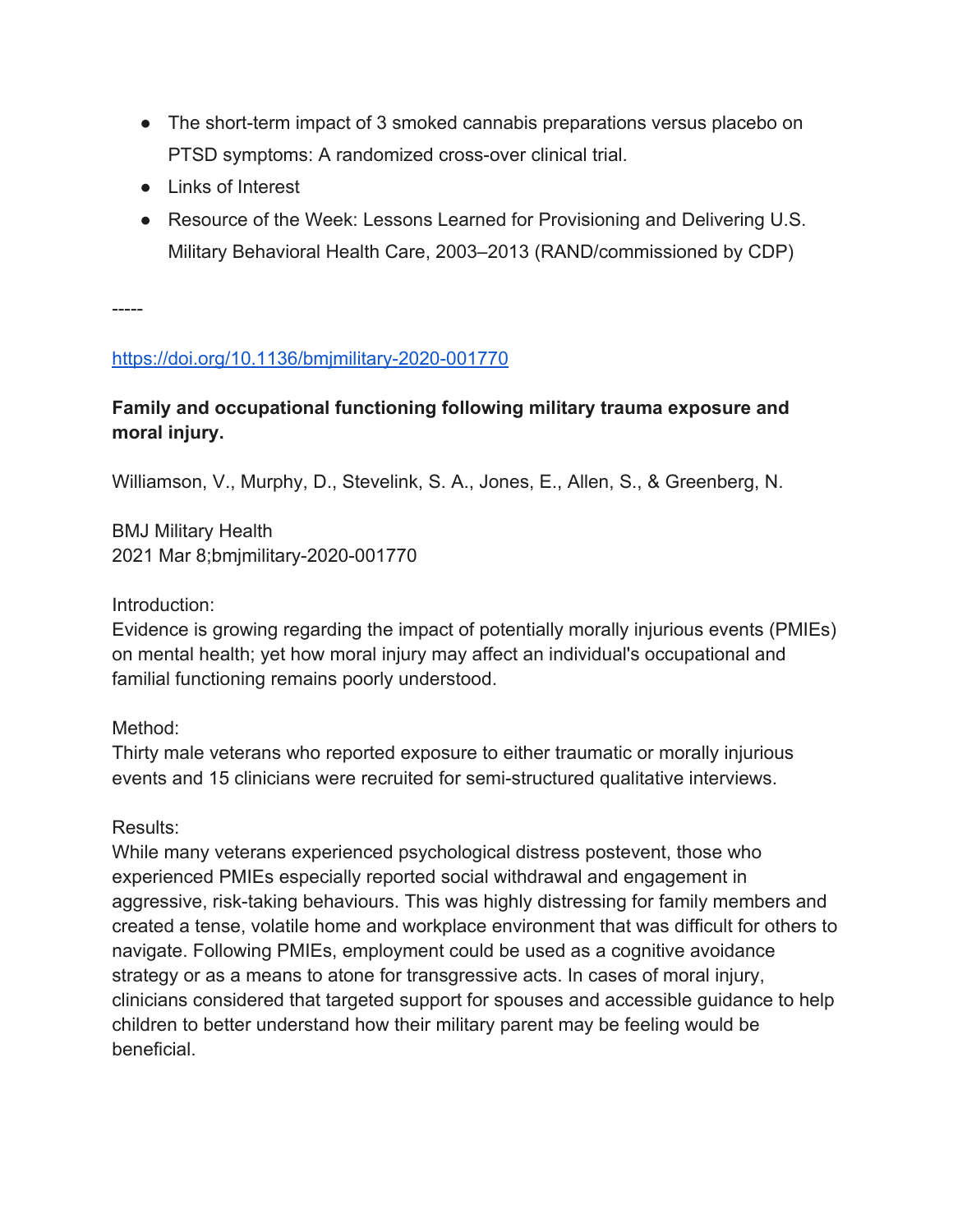Conclusions:

This study provides some of the first evidence of the pervasive negative impact of PMIEs on veterans' familial and occupational functioning. These findings highlight the need to comprehensively screen for the impact of moral injury on daily functioning in future studies that goes beyond just an assessment of psychological symptoms.

-----

https://doi.org/10.1016/j.nurpra.2021.02.004

# **Options for Veterans Experiencing Sleep Impairment.**

Wanda Hilliard, Margit B. Gerardi, Rosalinda R. Jimenez

The Journal for Nurse Practitioners Available online 9 March 2021

**Highlights** 

- Guidelines have addressed veterans' preferences for care beyond the traditional medicine-based allopathic approaches.
- Botanicals, such as lavender, chamomile, and valerian may aid in sleep.
- Weighted blankets induce deep pressure stimulation for relaxation.

### **Abstract**

This article provides an overview of methods to evaluate and manage sleep disorders in veterans, in particular, chronic insomnia. Treatment of sleep disorders may present a challenge for nurse practitioners (NPs) caring for veterans. Evidence-based guidance for pharmacotherapy, psychotherapy and some alternative and complementary modalities have shown efficacy in managing sleep disorders. It is suggested NPs consider utilize the Department of Veteran Affairs patient-centered care clinical practice protocols with consideration of a patient-centered approach when evaluating patients and determining modalities for treatment of sleep disorders.

-----

https://doi.org/10.5664/jcsm.9222

**Perceived benefits of a brief acupuncture for sleep disturbances in postdeployment military service members.**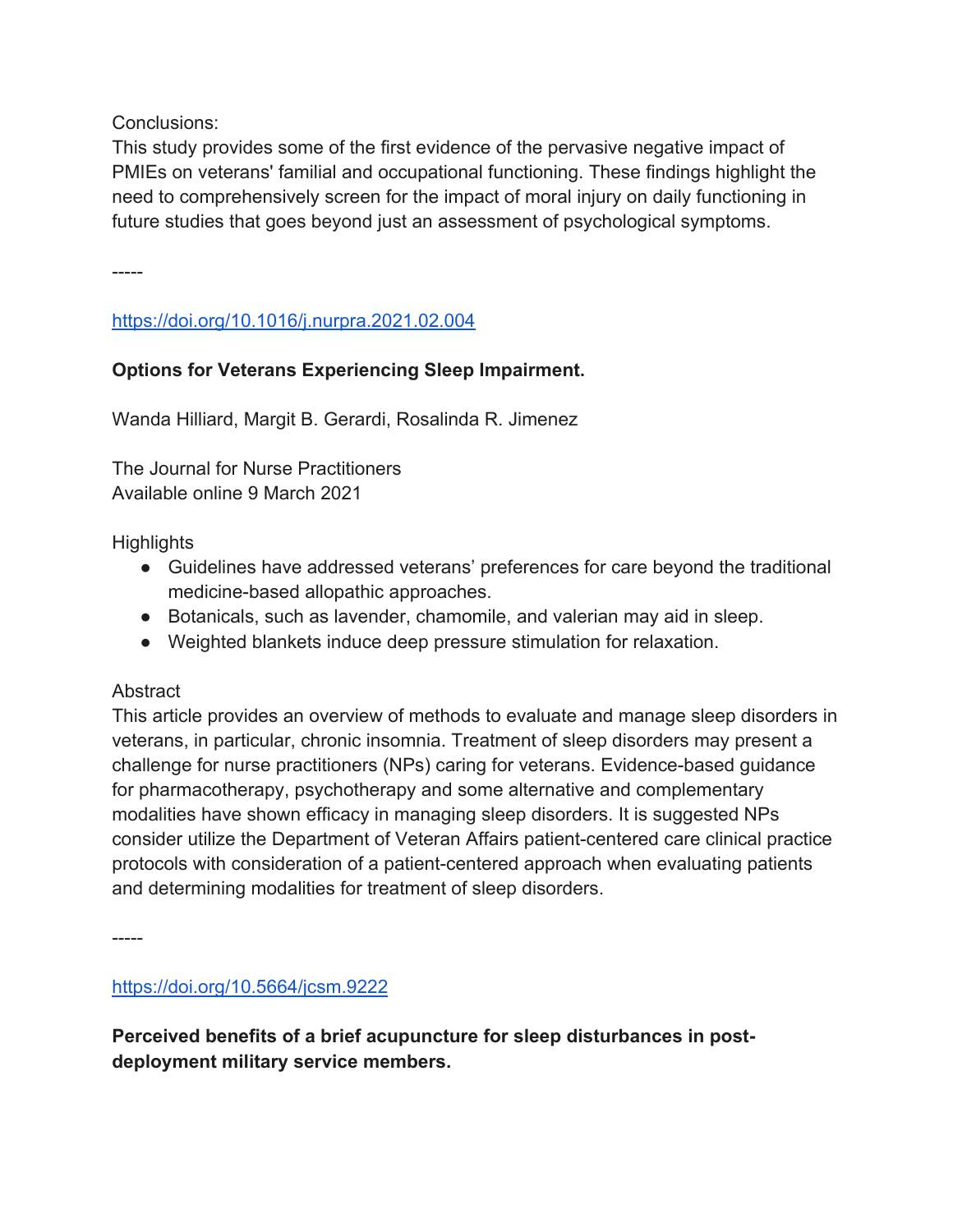Jane Abanes, PhD, Sheila H. Ridner, PhD , Bethany Rhoten, PhD

Journal of Clinical Sleep Medicine Published Online:March 9, 2021

### STUDY OBJECTIVES:

The purpose of this study was to describe the perceived benefits of a manual standardized stress acupuncture (MSSA) for sleep disturbances (SD) in service members with deployment exposure.

### METHODS:

This qualitative study was imbedded in a two-arm randomized controlled trial, mixedmethods research that evaluated the effect of weekly MSSA for four weeks as an adjunct treatment with an abbreviated cognitive behavioral therapy for insomnia (CBTi) for SD in service members. Participants were randomized to either the experimental group (CBTi and MSSA) and control group (CBTi only). CBTi consisted of one group psychotherapy for 60 minutes, a follow-up telephone therapy for 30 minutes, and additional four 30-minute follow-up sessions via telephone. Participants provided written journal entries by answering five open-ended questions about their treatment experiences at week five during the posttreatment assessment. Journal log entries were transcribed verbatim in the Dedoose software. A thematic content analysis method was used to code emerging themes.

### RESULTS:

Three overarching categories were found from the qualitative data: personal challenges in implementing the CBTi sleep strategies, no perception of improvement from treatment, and perceived benefits of treatment. The CBTi/MSSA group reported greater benefits in sleep and in other life areas including mental, physical, and social functioning using thematic content analysis.

### CONCLUSIONS:

Findings of this study showed greater improvements in participants' sleep, mood, physical health, and occupational and social functioning after receiving the combination of CBTi and MSSA. Future research that investigates the long-term effects of CBTi and MSSA may be beneficial among post-deployment service members.

-----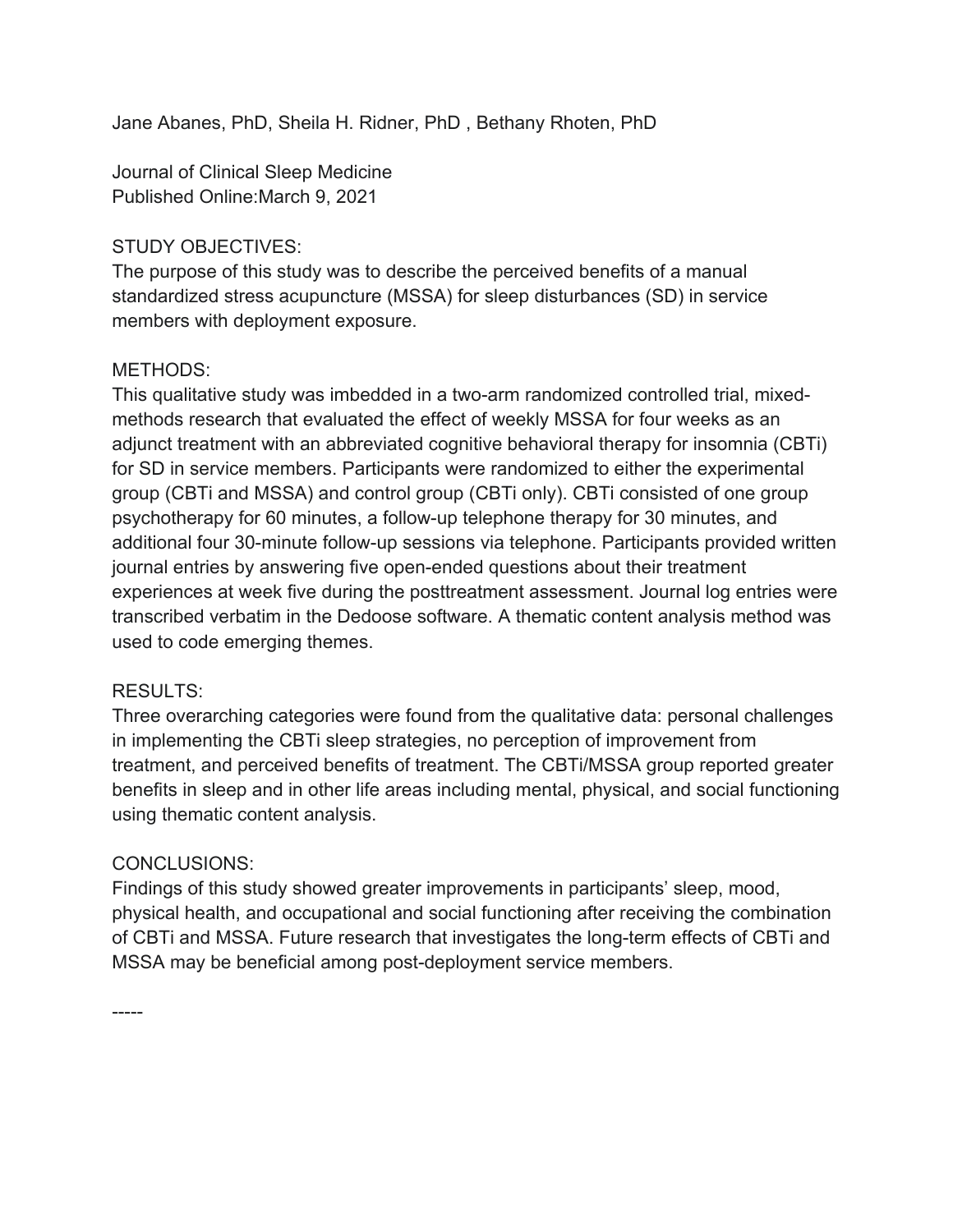#### https://doi.org/10.5664/jcsm.9206

# **The Military Service Sleep Assessment: an instrument to assess factors precipitating sleep disturbances in U.S. military personnel.**

Vincent Mysliwiec, MD , Kristi E. Pruiksma, PhD , Matthew S. Brock, MD , Casey Straud, PsyD , Daniel J. Taylor, PhD , Shana Hansen, MD , Shannon N. Foster, DO , Kelsi Gerwell, PhD , Brian A. Moore, PhD , F. Alex Carrizales, BA , Stacey Young-McCaughan, RN, PhD , Robert Vanecek, PhD , Jim Mintz, PhD , Alan L. Peterson, PhD , on behalf of the STRONG STAR Consortium

Journal of Clinical Sleep Medicine Published Online:March 8, 2021

#### STUDY OBJECTIVES:

Military personnel frequently experience sleep difficulties, but little is known regarding which military or life events most impact their sleep. The Military Service Sleep Assessment (MSSA) was developed to assess the impact of initial military training, first duty assignment, permanent change of station, deployments, redeployments, and stressful life events on sleep. This study presents an initial psychometric evaluation of the MSSA and descriptive data in a cohort of service members.

#### METHODS:

The MSSA was administered to 194 service members in a military sleep disorders clinic as part of a larger study.

### RESULTS:

Average sleep quality on the MSSA was 2.14 (on a Likert scale, with "1" indicating "low" and "5" indicating "high" sleep quality), and  $72.7\%$  (n = 140) rated their sleep quality as "low" to "low average." The events most reported to negatively impact sleep were stressful life events (41.8%) followed by deployments (40.6%). Military leadership position (24.7%) and birth/adoption of a child (9.7%) were the most frequently reported stressful life events to negatively impact sleep. There were no significant differences in current sleep quality among service members with a history of deployment compared to service members who had not deployed.

#### CONCLUSIONS:

The MSSA is the first military-specific sleep questionnaire. This instrument provides insights into the events during a service member's career, beyond deployments, which precipitate and perpetuate sleep disturbances and likely chronic sleep disorders.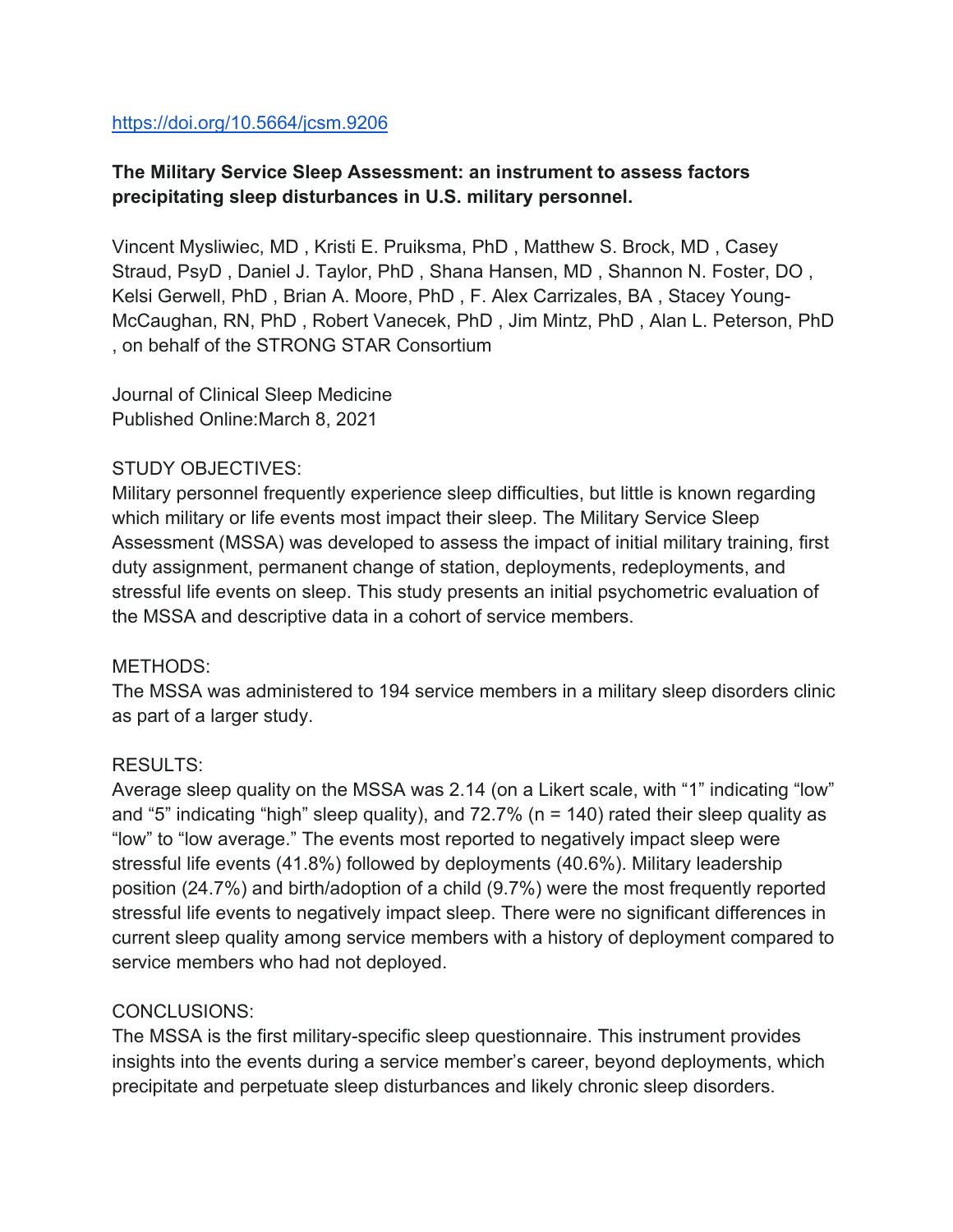Further evaluation of the MSSA in non–treatment-seeking military populations and veterans is required.

-----

-----

#### https://doi.org/10.1007/s11469-021-00508-z

# **Military Veterans' Psychological Distress Associated with Problematic Pornography Viewing.**

Borgogna, N.C., Kraus, S.W. & Grubbs, J.B.

International Journal of Mental Health and Addiction Published 09 March 2021

Problematic pornography use represents a common feature reported by those with compulsive sexual behavior disorder. While prior research suggests US military veterans may experience disproportional rates of problematic pornography use, few comparative studies exist. Moreover, no measurement invariance analyses between veterans and non-veterans exist on measures designed to assess problematic pornography use. The purposes of the present report were to explore whether differences exist between veteran and non-veteran men on indices of problematic pornography use, determine whether veteran status is associated with an exacerbation of psychological distress in conjunction with problematic pornography use, and establish measurement invariance psychometric data between veteran and non-veteran men on the Brief Pornography Screen (Kraus et al., 2020). We analyzed data drawn from a nationally representative panel of men from the USA ( $N = 658$  non-veterans,  $N = 186$ ) veterans). When adjusting for age, veteran men experienced significantly more problematic pornography use compared to non-veteran men. A substantial moderation effect was also evident, with veterans experiencing significantly more psychological distress associated with their problematic pornography use (β = .65) compared to nonveterans ( $β = .29$ ), while adjusting for age and pornography use frequency. The Brief Pornography Screen demonstrated residual invariance (i.e., measurement equivalence of factor structure, loadings, intercepts, and errors) between veteran and non-veteran men. Clinicians working with veterans should explore how pornography use is related to their mental health. The Brief Pornography Screen is an effective tool to assess problematic pornography viewing in veteran and non-veteran men.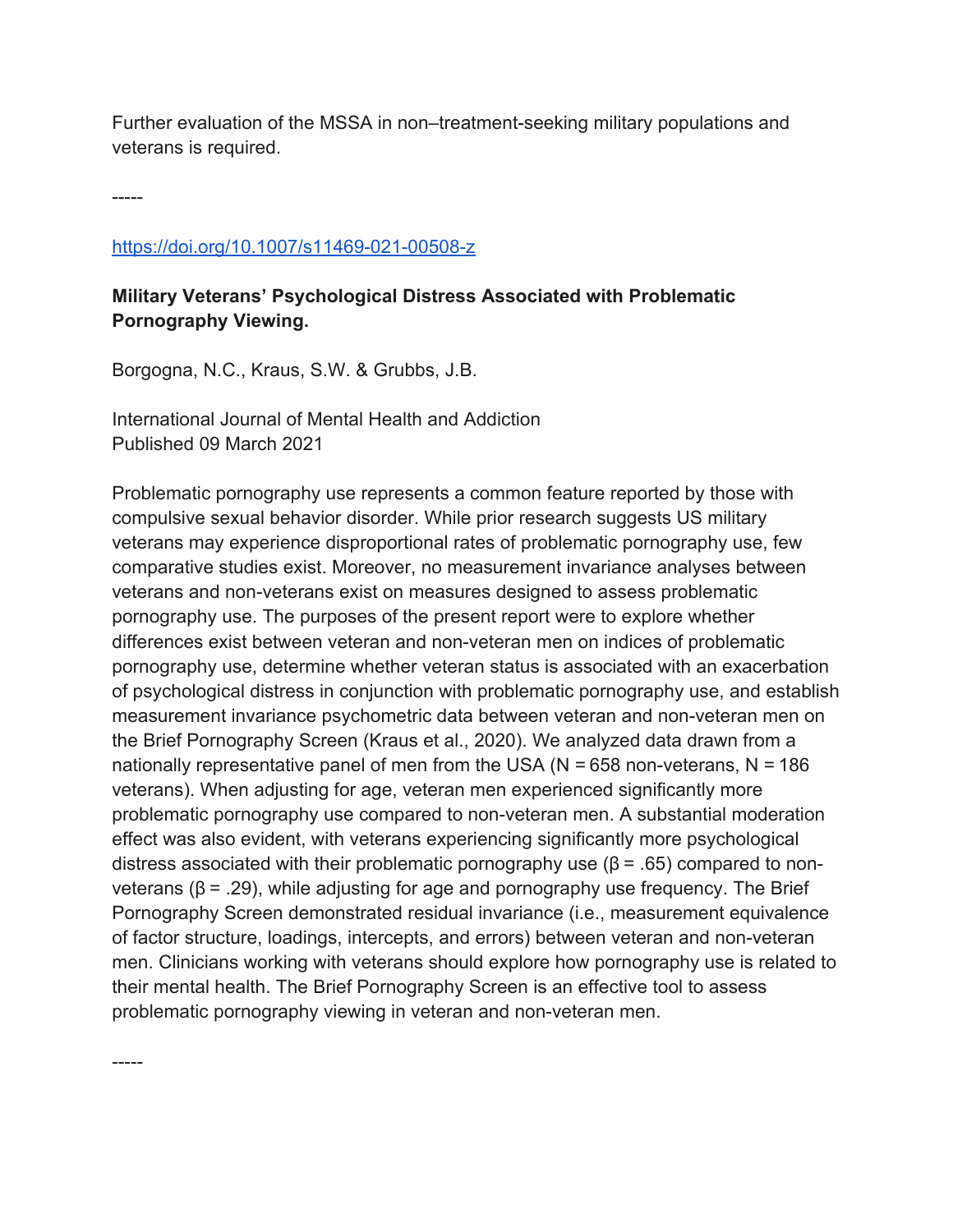#### https://doi.org/10.1016/j.paid.2021.110805

# **But how many push-ups can she do? The influence of sexism on peer ratings in a military setting.**

HS Schaefer, KA Bigelman, NH Gist, RM Lerner

Personality and Individual Differences Volume 177, July 2021

#### **Highlights**

- We tested sexism's impact on ratings of gender-linked traits in male cadets.
- Ratings obeyed gender roles and hostile sexism potentiated rating other men higher.
- Different traits predicted scores of men vs. women; female fitness was more important.
- Hostile sexism shifted attention toward women's push-ups and prosocial behavior.
- Spotlighting different traits by gender is a mechanism of confirmation bias.

#### Abstract

-----

Perceived gender differences remain salient in occupational settings and biases that arise maintain inequalities. We examined rater behavior of male military cadets to test how hostile sexism impacted occupationally-relevant attributions, namely, perception of peers' physical fitness, social skill, and military demeanor, items from a larger rating system and previously linked to gender bias. Linear mixed models determined how ratings were influenced by raters' own beliefs or performance, ratee performance, and whether these relationships differed by ratee gender ( $N = 2520$  raters and 4154 ratees). Men with sexist beliefs rated women lower on military demeanor and physical fitness. Sexism was further associated with rating women's physical fitness, more so than other men's, according to push-up scores, suggesting sexist men "keep track" of women's upper body capabilities. Physical fitness scores were positively related to military demeanor rating for women but unrelated to men's score, regardless of rater's sexism. Overall, ratings were associated with different performance characteristics for men vs. women, especially for physical abilities, suggesting a mechanism for expression of gender bias in a field setting.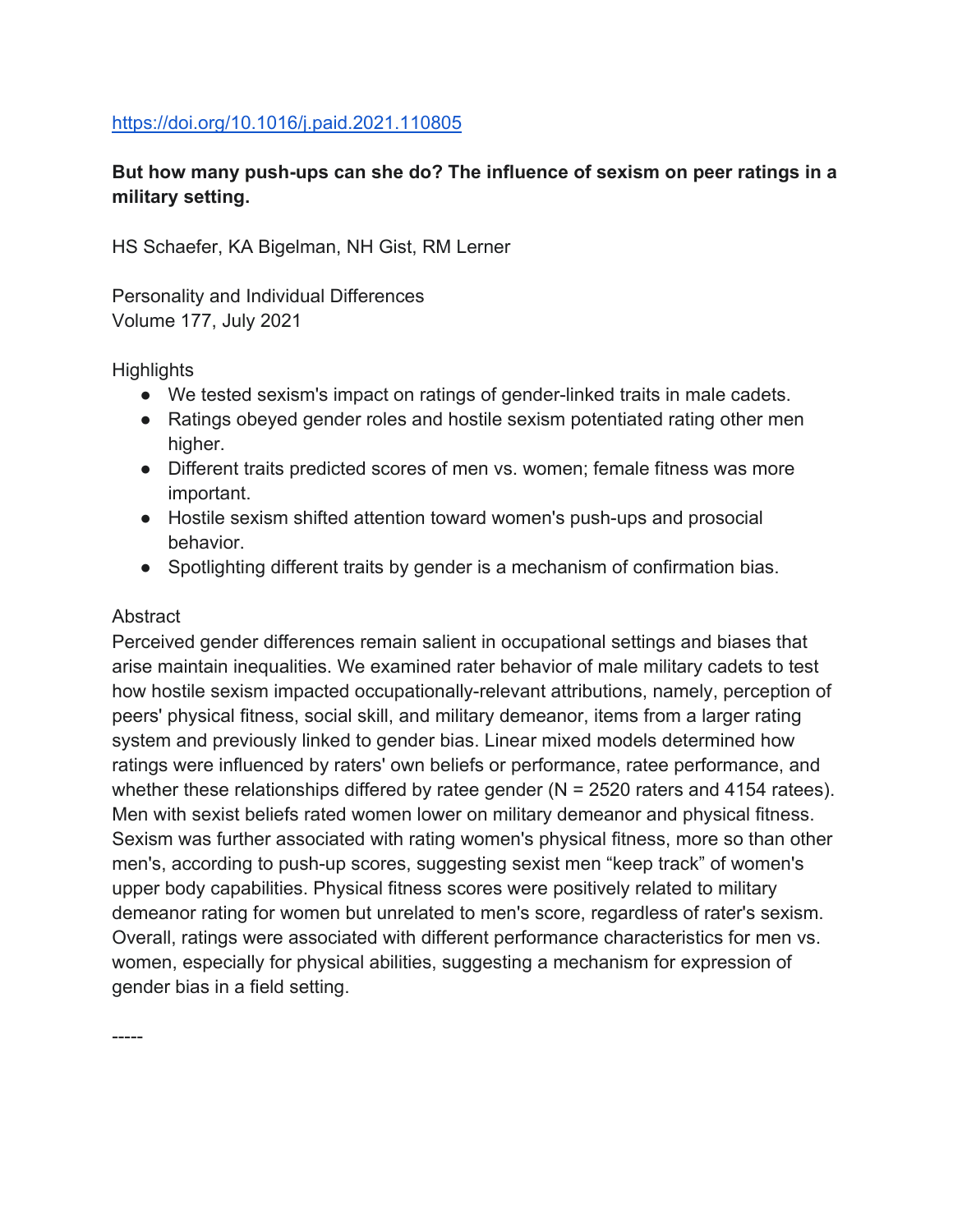#### https://doi.org/10.1080/10550887.2021.1897201

# **Alcohol misuse among older military veterans: an intersectionality theory perspective.**

David L. Albright, Justin McDaniel, Zainab Suntai & Juliane Wallace

Journal of Addictive Diseases Published online: 12 Mar 2021

#### **Background**

Alcohol misuse among older adults is an emerging public health issue. Older veterans are particularly at risk of developing substance use dependency due to the enduring impacts of military service. The purpose of this study was to test the theory of intersectionality on alcohol misuse by veteran status and age, veteran status and sex, and veteran status and race.

#### **Methods**

Combined data from the 2016, 2017, and 2018 Brief Risk Factor Resilience Survey (BRFSS) from the Centers for Disease Control and Prevention (CDC) were used in this cross-sectional study. The BRFSS is conducted annually with adults via landline or cellular telephones in all 50 states in the United States, as well as in the District of Columbia, Puerto Rico, and Guam. Alcohol misuse among individuals aged 65+ was examined by veteran status and the interaction between age, race, and sex using survey-weighted logistic regression models.

### Results

Results show no interaction between veteran status and age or sex. For the interaction between veteran status and race, significant disparities were found. Black/Other race veterans were significantly more likely to engage in binge drinking and heavy drinking compared to nonveterans of the same race, White veterans, and White nonveterans.

#### **Conclusion**

Older veterans who are also Black, Indigenous and/or people of color (BIPOC) are at great risk of engaging in alcohol misuse due to the combined stressors from their intersectional identities. Interventions targeting this population should consider the historical, cultural, and systemic factors that contribute to a disproportionally higher rate of binge drinking and heavy drinking among BIPOC veterans.

-----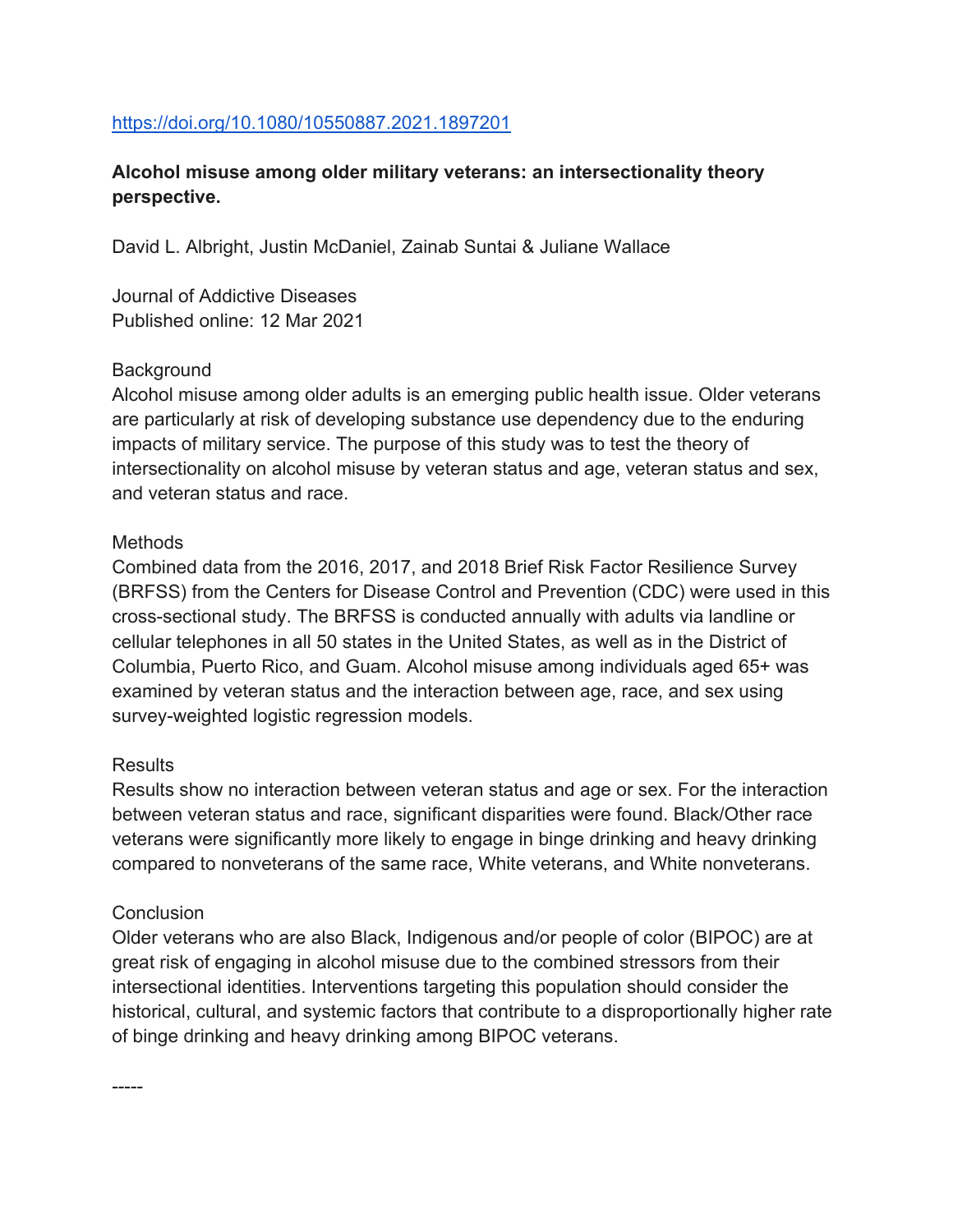### https://doi.org/10.1016/j.jpsychires.2021.02.061

**Subgroups of Comorbid PTSD and AUD in U.S. Military Veterans Predict Differential Responsiveness to Two Integrated Treatments: A Latent Class Analysis.**

KE Panza, AC Kline, GJ Norman, M Pitts, SB Norman

Journal of Psychiatric Research Available online 13 March 2021

**Highlights** 

- Veterans with PTSD/AUD received integrated coping skills or exposure therapy.
- Latent class analysis explored subgroups of comorbid PTSD/AUD.
- PTSD/AUD subgroups differed based on PTSD severity and AUD-related impairment.
- PTSD/AUD subgroups moderated treatment response to integrated interventions.

# Abstract

Posttraumatic stress disorder (PTSD) and alcohol use disorder (AUD) frequently cooccur. Integrated treatments are effective, but not all patients respond and predicting outcome remains difficult. In this study, latent class analysis (LCA) identified symptombased subgroups of comorbid PTSD/AUD among 119 veterans with PTSD/AUD from a randomized controlled trial of integrated exposure therapy (I-PE) versus integrated coping skills therapy (I-CS). Multilevel models compared subgroups on PTSD severity and percentage of heavy drinking days at post-treatment and 3- and 6-month follow-up. LCA revealed three subgroups best fit the data: Moderate PTSD/Low AUD Impairment (21%), High PTSD/High AUD Impairment (48%), and Low PTSD/High AUD Impairment (31%). There was a three-way interaction between time, treatment condition, and subgroup in predicting PTSD outcomes (p < .05). For the Moderate PTSD/Low AUD Impairment class, outcomes at post-treatment and 3-months were similar (ds = 0.17, 0.55), however I-PE showed greater reductions at 6-months ( $d = 1.36$ ). For the High PTSD/High AUD Impairment class, I-PE demonstrated better post-treatment (d = 0.83) but comparable follow-up (ds = -0.18, 0.49) outcomes. For the Low PTSD/High AUD Impairment class, I-PE demonstrated stronger outcomes at every timepoint (ds = 0.82– 1.15). Heavy drinking days declined significantly through follow-up, with an effect of subgroup, but not treatment, on timing of response. This was the first study modeling how PTSD and AUD symptoms might cluster together in a treatment sample of veterans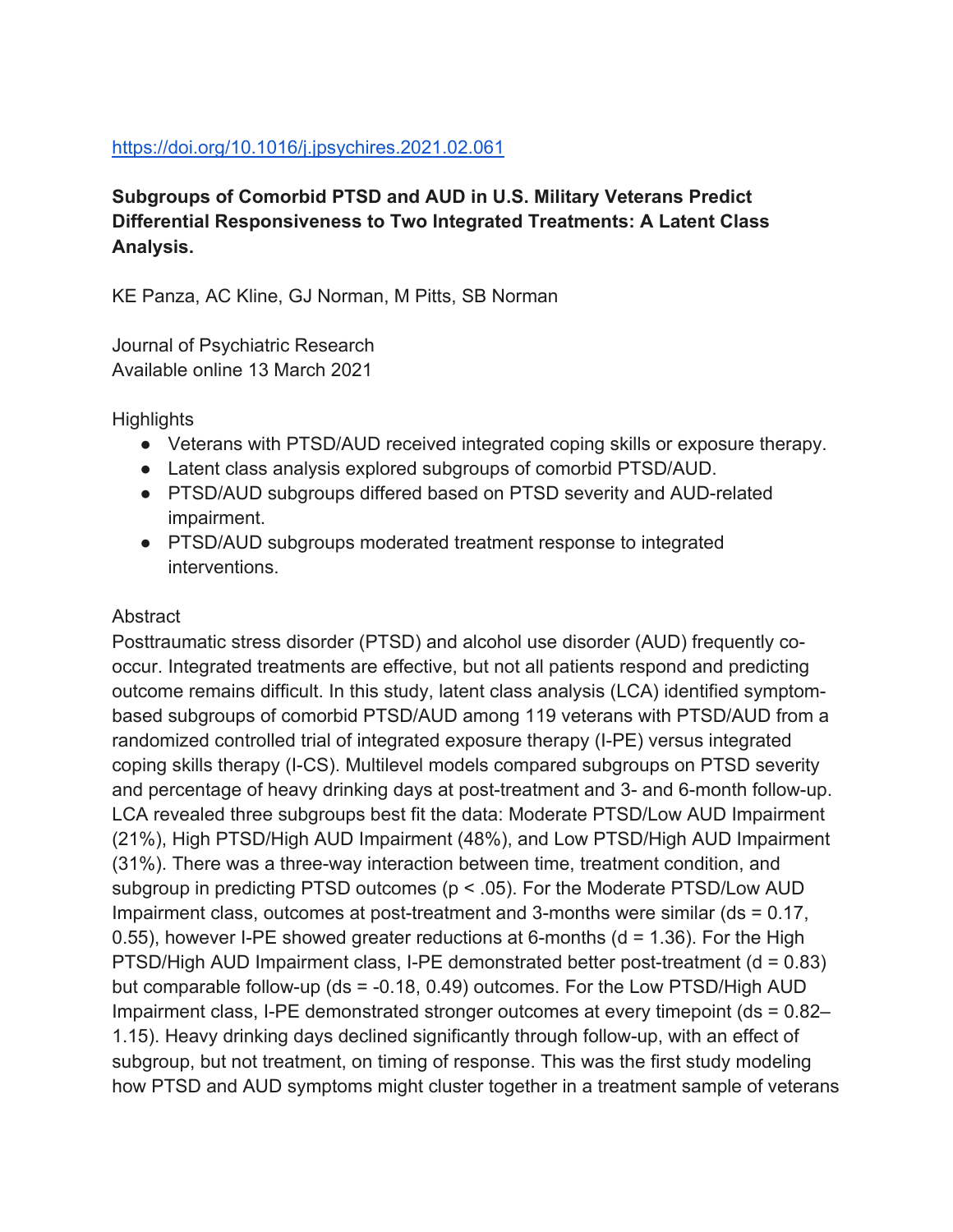with PTSD/AUD. Symptom-based subgroups show promise in helping understand variability in treatment response among patients with PTSD/AUD and deserve further study.

-----

-----

### https://doi.org/10.1176/appi.ps.202000214

### **Reconciling Statistical and Clinicians' Predictions of Suicide Risk.**

Gregory E. Simon, M.D., M.P.H., Bridget B. Matarazzo, Psy.D., Colin G. Walsh, M.D., M.A., Jordan W. Smoller, M.D., Sc.D., Edwin D. Boudreaux, Ph.D., Bobbi Jo H. Yarborough, Psy.D., Susan M. Shortreed, Ph.D., R. Yates Coley, Ph.D., Brian K. Ahmedani, Ph.D., L.M.S.W., Riddhi P. Doshi, Ph.D., Leah I. Harris, M.A., Michael Schoenbaum, Ph.D.

Psychiatric Services Published Online:11 Mar 2021

Statistical models, including those based on electronic health records, can accurately identify patients at high risk for a suicide attempt or death, leading to implementation of risk prediction models for population-based suicide prevention in health systems. However, some have questioned whether statistical predictions can really inform clinical decisions. Appropriately reconciling statistical algorithms with traditional clinician assessment depends on whether predictions from these two methods are competing, complementary, or merely duplicative. In June 2019, the National Institute of Mental Health convened a meeting, "Identifying Research Priorities for Risk Algorithms Applications in Healthcare Settings to Improve Suicide Prevention." Here, participants of this meeting summarize key issues regarding the potential clinical application of suicide prediction models. The authors attempt to clarify the key conceptual and technical differences between traditional risk prediction by clinicians and predictions from statistical models, review the limited evidence regarding both the accuracy of and the concordance between these alternative methods of prediction, present a conceptual framework for understanding agreement and disagreement between statistical and clinician predictions, identify priorities for improving data regarding suicide risk, and propose priority questions for future research. Future suicide risk assessment will likely combine statistical prediction with traditional clinician assessment, but research is needed to determine the optimal combination of these two methods.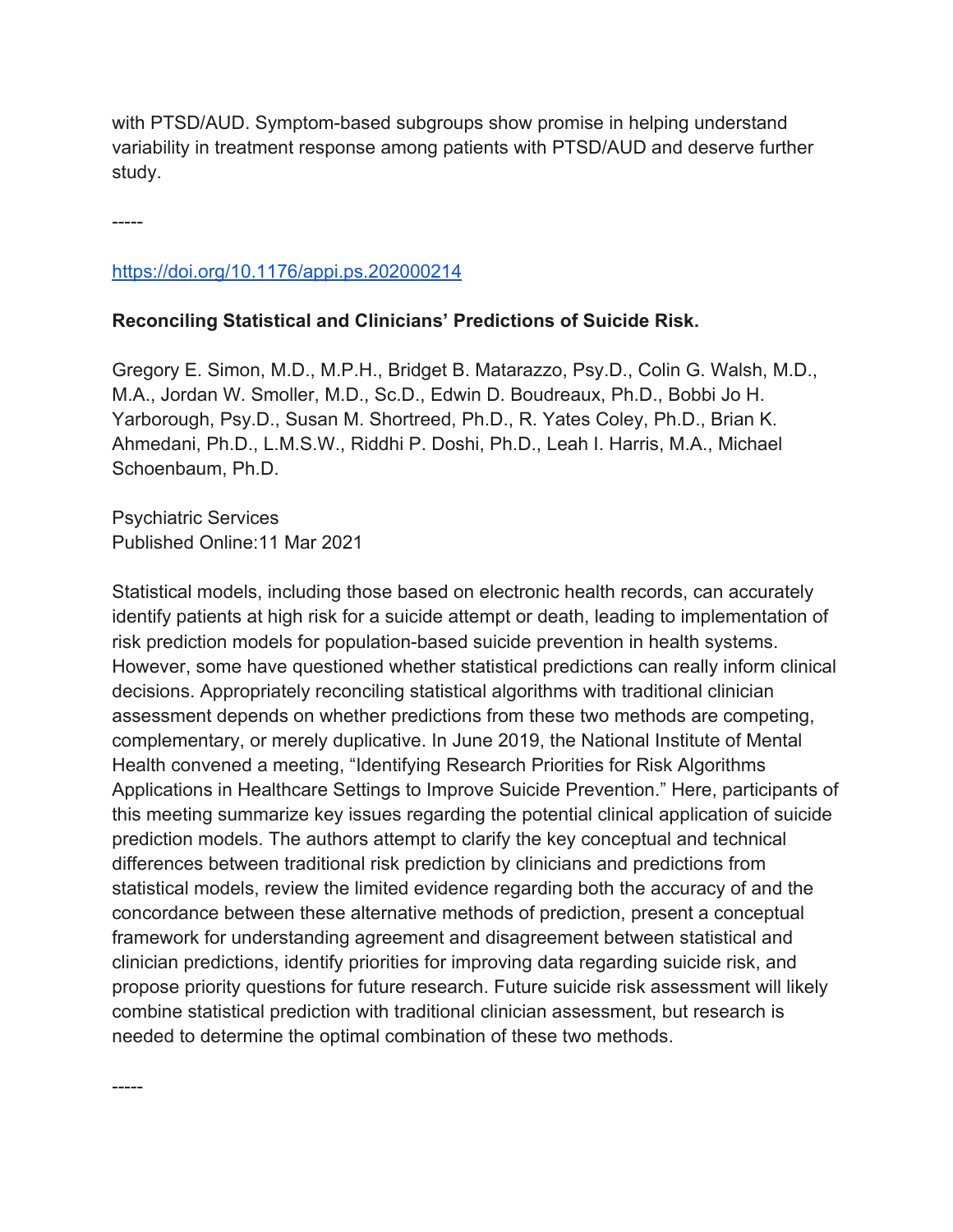# https://doi.org/10.1007/s40429-021-00361-z

### **Suicide Risk and Addiction: The Impact of Alcohol and Opioid Use Disorders.**

MM Rizk, S Herzog, S Dugad, B Stanley

Current Addiction Reports Published 14 March 2021

#### Purpose of Review

Suicide is a major public health concern and a leading cause of death in the US. Alcohol and opioid use disorders (AUD/OUD) significantly increase risk for suicidal ideation, attempts, and death, and are the two most frequently implicated substances in suicide risk. We provide a brief overview of shared risk factors and pathways in the pathogenesis of AUD/OUD and suicidal thoughts and behaviors. We also review clinical recommendations on inpatient care, pharmacotherapy, and psychotherapeutic interventions for people with AUD/OUD and co-occurring suicidal ideation and behavior.

#### Recent Findings

Among people with an underlying vulnerability to risk-taking and impulsive behaviors, chronic alcohol intoxication can increase maladaptive coping behaviors and hinder selfregulation, thereby increasing the risk of suicide. Additionally, chronic opioid use can result in neurobiological changes that lead to increases in negative affective states, jointly contributing to suicide risk and continued opioid use. Despite significantly elevated suicide risk in individuals with AUD/OUD, there is a dearth of research on pharmacological and psychosocial interventions for co-occurring AUD/OUD and suicidal ideation and behavior.

#### **Summary**

Further research is needed to understand the effects of alcohol and opioid use on suicide risk, as well as address notable gaps in the literature on psychosocial and pharmacological interventions to lower risk for suicide among individuals with AUD/OUD.

-----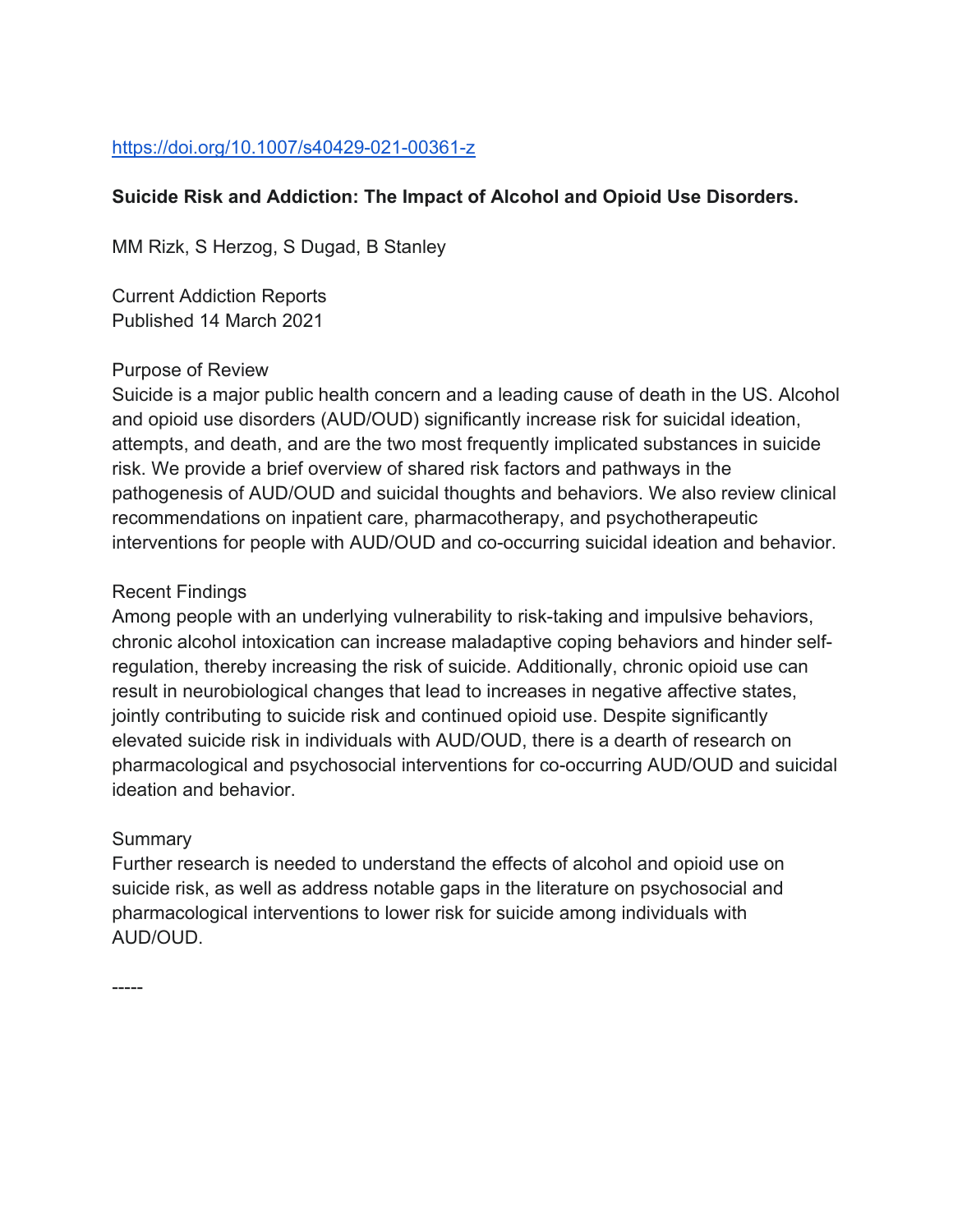#### https://doi.org/10.1371/journal.pone.0246990

# **The short-term impact of 3 smoked cannabis preparations versus placebo on PTSD symptoms: A randomized cross-over clinical trial.**

Marcel O. Bonn-Miller, Sue Sisley, Paula Riggs, Berra Yazar-Klosinski, Julie B. Wang, Mallory J. E. Loflin , Benjamin Shechet, Colin Hennigan, Rebecca Matthews, Amy Emerson, Rick Doblin

PLoS ONE Published: March 17, 2021

#### Importance

There is a pressing need for development of novel pharmacology for the treatment of Posttraumatic Stress Disorder (PTSD). Given increasing use of medical cannabis among US military veterans to self-treat PTSD, there is strong public interest in whether cannabis may be a safe and effective treatment for PTSD.

#### **Objective**

The aim of the present study was to collect preliminary data on the safety and potential efficacy of three active concentrations of smoked cannabis (i.e., High THC = approximately 12% THC and < 0.05% CBD; High CBD = 11% CBD and 0.50% THC; THC+CBD = approximately 7.9% THC and 8.1% CBD, and placebo = < 0.03% THC and < 0.01% CBD) compared to placebo in the treatment of PTSD among military veterans.

### Methods

The study used a double-blind, cross-over design, where participants were randomly assigned to receive three weeks of either active treatment or placebo in Stage 1 (N = 80), and then were re-randomized after a 2-week washout period to receive one of the other three active treatments in Stage 2 ( $N = 74$ ). The primary outcome measure was change in PTSD symptom severity from baseline to end of treatment in Stage 1.

### **Results**

The study did not find a significant difference in change in PTSD symptom severity between the active cannabis concentrations and placebo by the end of Stage 1. All three active concentrations of smoked cannabis were generally well tolerated.

#### Conclusions and relevance

The present study is the first randomized placebo-controlled trial of smoked cannabis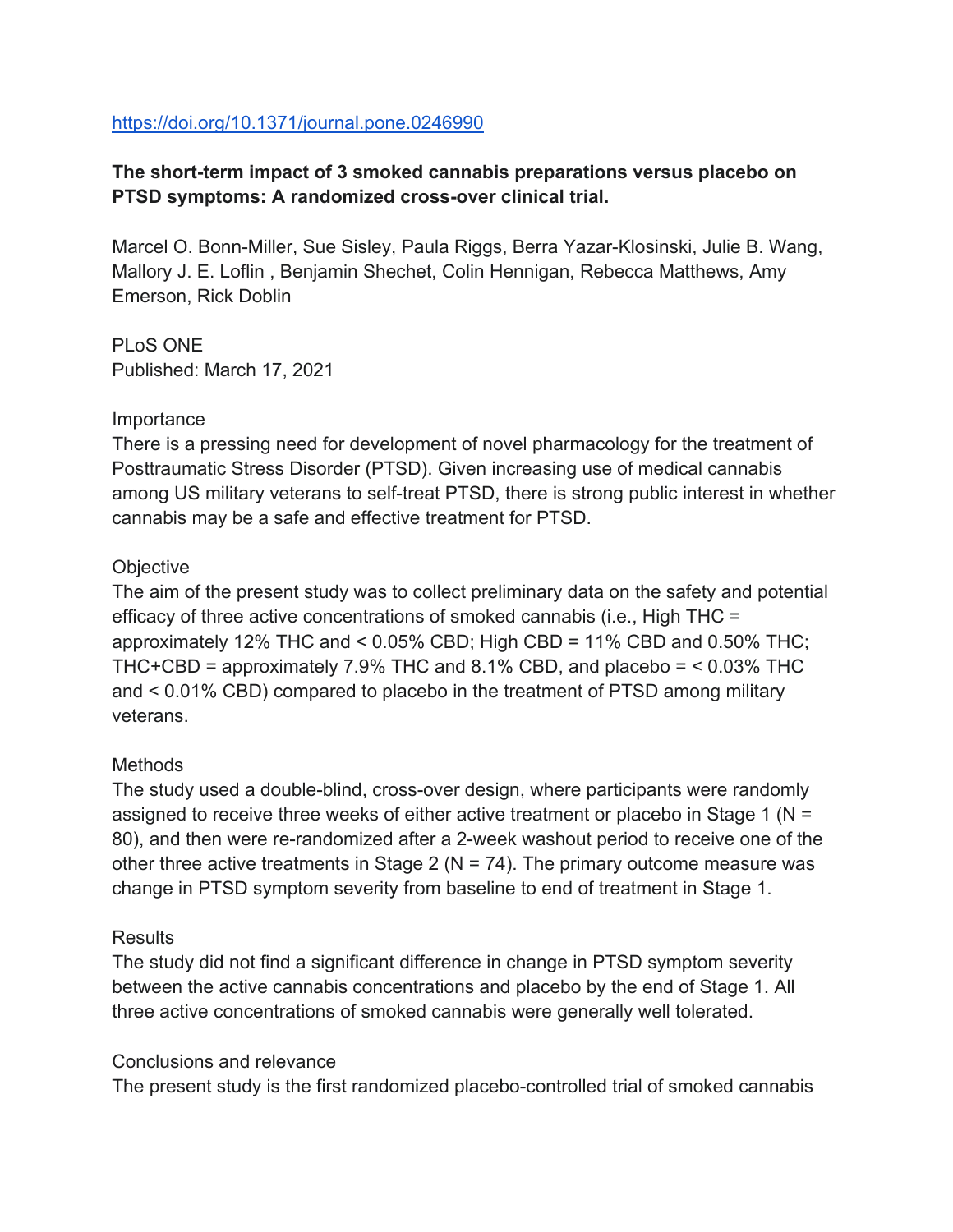for PTSD. All treatment groups, including placebo, showed good tolerability and significant improvements in PTSD symptoms during three weeks of treatment, but no active treatment statistically outperformed placebo in this brief, preliminary trial. Additional well-controlled and adequately powered studies with cannabis suitable for FDA drug development are needed to determine whether smoked cannabis improves symptoms of PTSD.

Trial registration Identifier: NCT02759185; ClinicalTrials.gov.

-----

# **Links of Interest**

Retired Two-Star Opens Up About Mental Health Crisis That Ended His Career https://www.military.com/daily-news/2021/03/12/retired-two-star-opens-about-mentalhealth-crisis-ended-his-career.html

Removed from command: A two-star general's mental health disaster and fight to recover

https://taskandpurpose.com/opinion/bipolar-disorder-gregg-martin-military-veterans/

Wounded women veterans face higher levels of loneliness, isolation: report https://www.militarytimes.com/education-transition/2021/03/12/wounded-womenveterans-face-higher-levels-of-loneliness-isolation-report/

From Citizen Soldier to Secular Saint: The Societal Implications of Military Exceptionalism

https://tnsr.org/2021/02/from-citizen-soldier-to-secular-saint-the-societal-implications-ofmilitary-exceptionalism/

Addressing gun suicide should be a top priority for the new VA secretary (commentary) https://www.militarytimes.com/opinion/commentary/2021/03/11/talking-about-gunsuicide-should-be-a-top-priority-for-the-new-va-secretary/

This soldier almost died by suicide. Now he's telling his story in hopes of saving someone else

https://taskandpurpose.com/news/army-suicide-prevention-soldiers-veterans/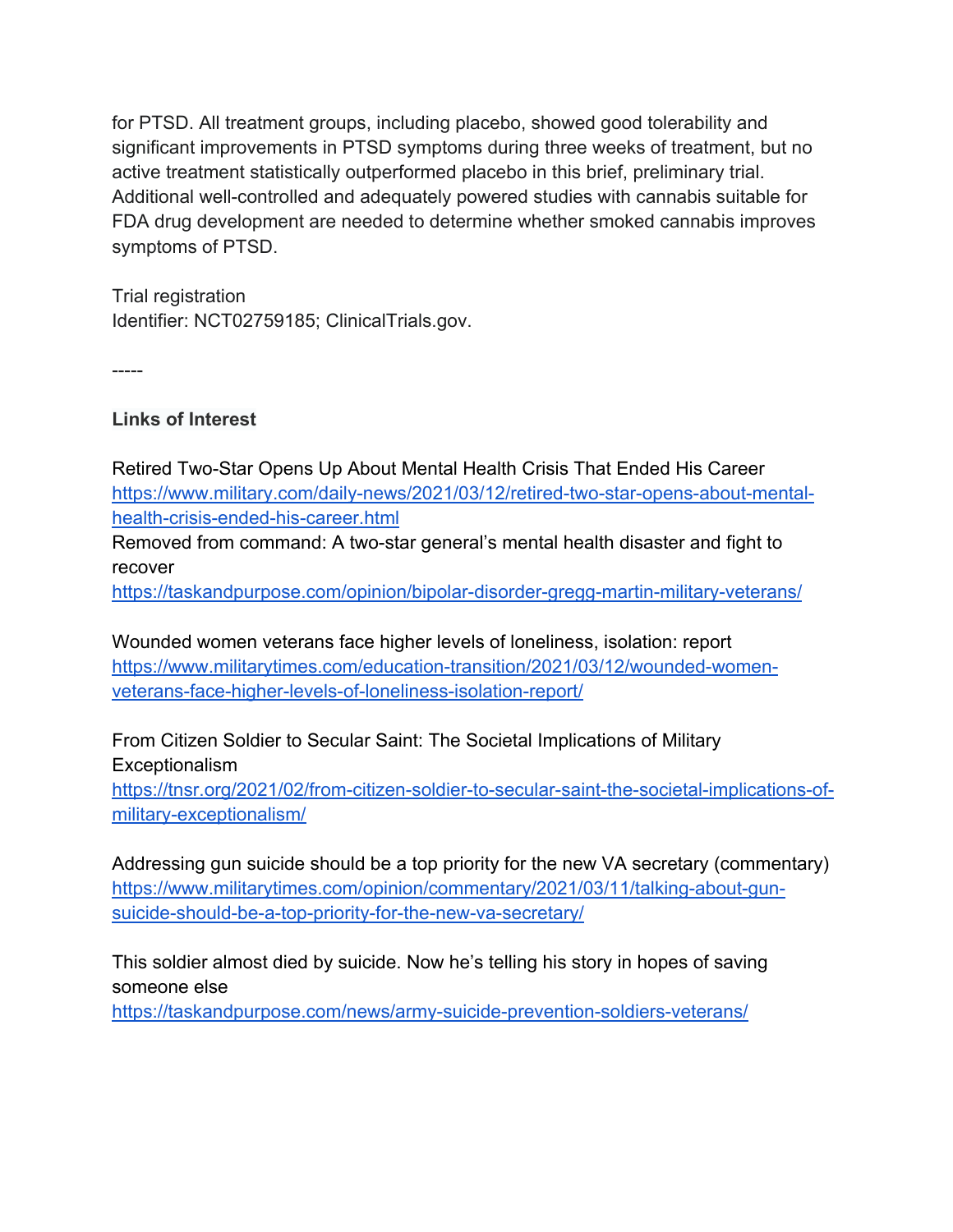New solutions are needed to help with the military suicide stigma (commentary) https://www.militarytimes.com/opinion/commentary/2021/03/17/new-solutions-areneeded-to-help-with-the-military-suicide-stigma/

Distinguishing between TBIs, psychological conditions key to treatment https://health.mil/News/Articles/2021/03/10/Distinguishing-between-TBIs-psychologicalconditions-key-to-treatment

Military researchers gain new insights into brain injuries https://health.mil/News/Articles/2021/03/16/Military-researchers-gain-new-insights-intobrain-injuries

Study: Male troops more reluctant to share unisex bathrooms than women https://www.stripes.com/news/us/study-male-troops-more-reluctant-to-share-unisexbathrooms-than-women-1.666207

-----

# **Resource of the Week: Lessons Learned for Provisioning and Delivering U.S. Military Behavioral Health Care, 2003–2013**

RAND Corporation report commissioned by the Center for Deployment Psychology:

The behavioral health demands stemming from the longstanding wars in Iraq and Afghanistan led to significant changes in the provision and delivery of behavioral health care in the U.S. military. The focus in this report is on the 2003–2013 period. The authors reviewed publicly available material to identify the events and circumstances that prompted the changes. This review informed the selection of candidates for a series of interviews to capture lessons they had learned that could help prepare future military behavioral health providers. This report highlights selected events and the insights of the 17 experts the authors interviewed. One overall lesson seems to have been the need for a pipeline for hiring providers and appropriate incentives, particularly when demand surges, as it did in this period.